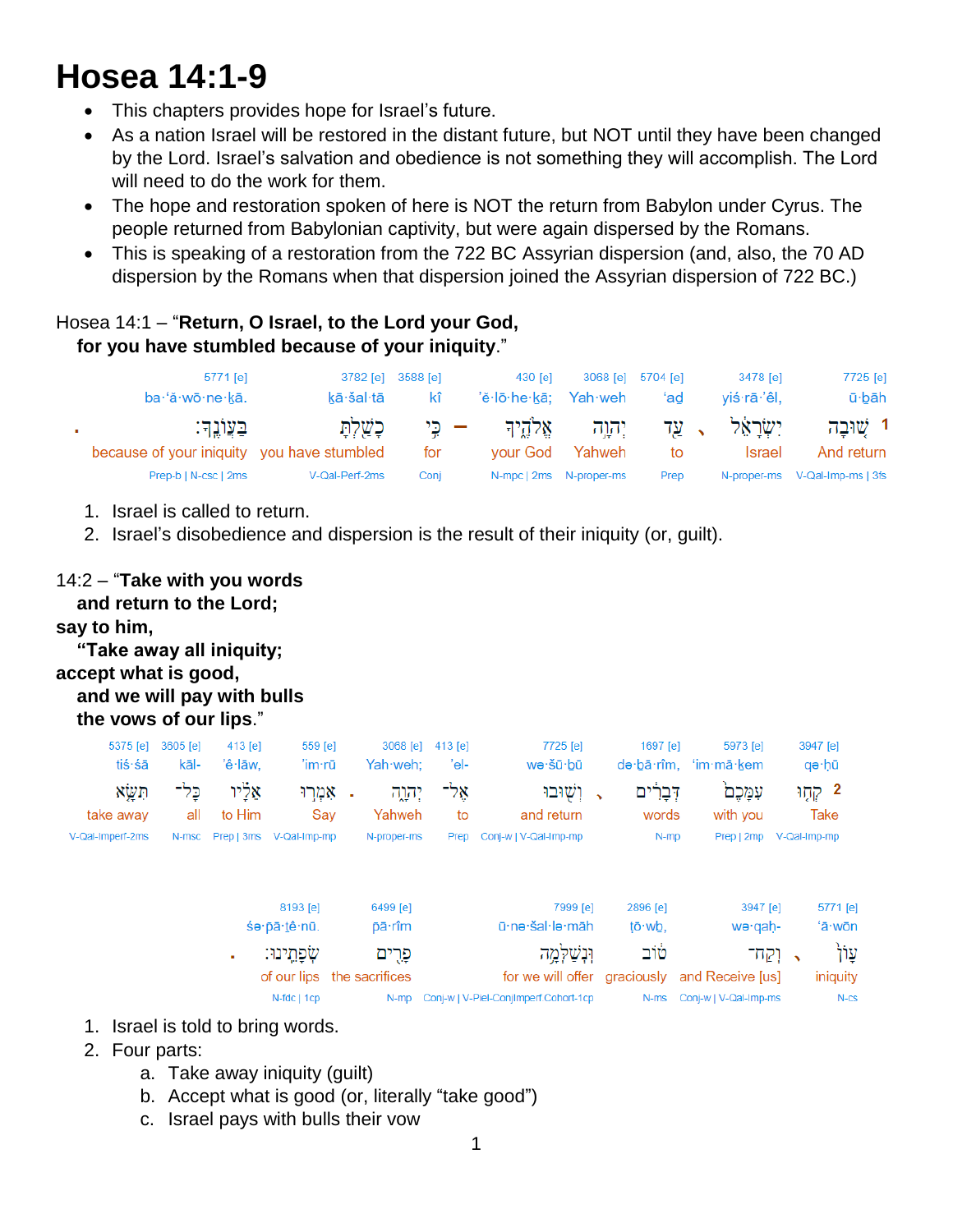- d. Israel had made a vow with their words (lips)
- 3. The Hebrew says "that we offer our lips as bullocks" which means instead of sacrificed bulls we offer our words/lips. This is not a work of sacrifice, but a confession.

| 14:3 - "Assyria shall not save us;  |
|-------------------------------------|
| we will not ride on horses;         |
| and we will say no more, 'Our God,' |
| to the work of our hands.           |
| In you the orphan finds mercy."     |

| 804 [e]                  | 3808 [e]               | 3467 [e]                           | 5921 [e]     |                       | 5483 [e]           | 3808 [e] | 7392 [e]              | 3808 [e]                                        | 559 [e]          | 5750 [e] |
|--------------------------|------------------------|------------------------------------|--------------|-----------------------|--------------------|----------|-----------------------|-------------------------------------------------|------------------|----------|
| 'aš·šūr                  | lō                     | vō·wō·šî·'ê·nū.                    | ʻal-         | <b>S</b> ūs           |                    | lō       | nir·kāb,              | wə·lō-                                          | $n\bar{o}$ ·mar  | 'ō·wd    |
| 3 אַשור                  | לא                     | יוֹשִׁיעָנוּ                       | על־          | סוּם                  |                    | לא       | נִרְכָּ֫ב             | ולא־                                            | נאמר             | עוד      |
| Assyria                  | not                    | shall save us                      | on           |                       | horses             | not      | we will ride          | nor                                             | will we say      | anymore  |
|                          | Adv-NeaPrt N-proper-fs | Prep V-Hifil-Imperf-3ms   1cp      |              | N-ms                  |                    |          |                       | Conj-w   Adv-NegPrt V-Qal-Imperf-1cp Adv-NegPrt | V-Qal-Imperf-1cp | Adv      |
| $430$ [e]<br>'ĕ·lō·hê·nū |                        | 4639 [e]<br>yā·dê·nū; le·ma·'ă·sêh | $3027$ [e]   |                       | 834 [e]<br>'ă·šer- | bə∙kā    | 7355 [e]<br>yə·ru·ham | 3490 [e]<br>yā·tō·wm.                           |                  |          |
| אֱלֹהֶינוּ               |                        | למעשה                              | יֵדֵינוּ     | $\tilde{\phantom{a}}$ | אֲשֶׁר־            | 필구       | ירחם                  | יֵתְוֹם:                                        |                  |          |
| [You are] our gods       |                        | to the work                        | of our hands |                       | for                | in You   | finds mercy           | the fatherless                                  |                  |          |

- 1. Israel is abandoning all other hopes of salvation:
	- a. They will not trust Assyria
	- b. They will not trust their horses (Israel military might)

N-ms V-Pual-Imperf-3ms Prep | 2ms

c. They will not trust the works of their hands (idols, and maybe ritual sacrifices)

Pro-r

N-fdc | 1cp Prep-I | N-msc

N-mpc | 1cp

- 2. Only in the LORD will they find mercy.
- 3. They recognize themselves as orphaned. They are without family.

## 14:4 – "**I will heal their apostasy;**

 **I will love them freely,**

#### **for my anger has turned from them**."

|              | 4480 [e]       | $639$ [e]   |                                   | 7725 [e] 3588 [e] | 5071 [e]   | $157$ [e]                   | 4878 [e]          | 7495 [e]                     |
|--------------|----------------|-------------|-----------------------------------|-------------------|------------|-----------------------------|-------------------|------------------------------|
|              | $min$ ·men·nū. | 'ap∙pî      | šāb                               | kî                | nə∙dā∙bāh; | 'ō·hă·bêm                   | mə·šū·bā·tām,     | 'er∙pā                       |
| $\mathbf{r}$ | ממנו:          | אפי         | שב                                | י ⊊י              | נְדָבָה    | √ אקבם                      | משובתם            | 4 אַרְפַּא                   |
|              |                |             | from him My anger has turned away | for               | freely     | I will love them            | their backsliding | I will heal                  |
|              | Prep   3ms     | N-msc   1cs | V-Qal-Perf-3ms                    | Coni              |            | N-fs V-Qal-Imperf-1cs   3mp |                   | N-fsc   3mp V-Qal-Imperf-1cs |

- 1. The Lord responds to Israel's awakening:
	- a. The Lord will heal Israel's apostasy or backsliding
	- b. The Lord will love Israel without them being obligated to do anything (sacrifices, etc.)
	- c. The Lord's anger has been turned from Israel.

#### 14:5 – "**I will be like the dew to Israel; he shall blossom like the lily;**

 **he shall take root like the trees of Lebanon**;"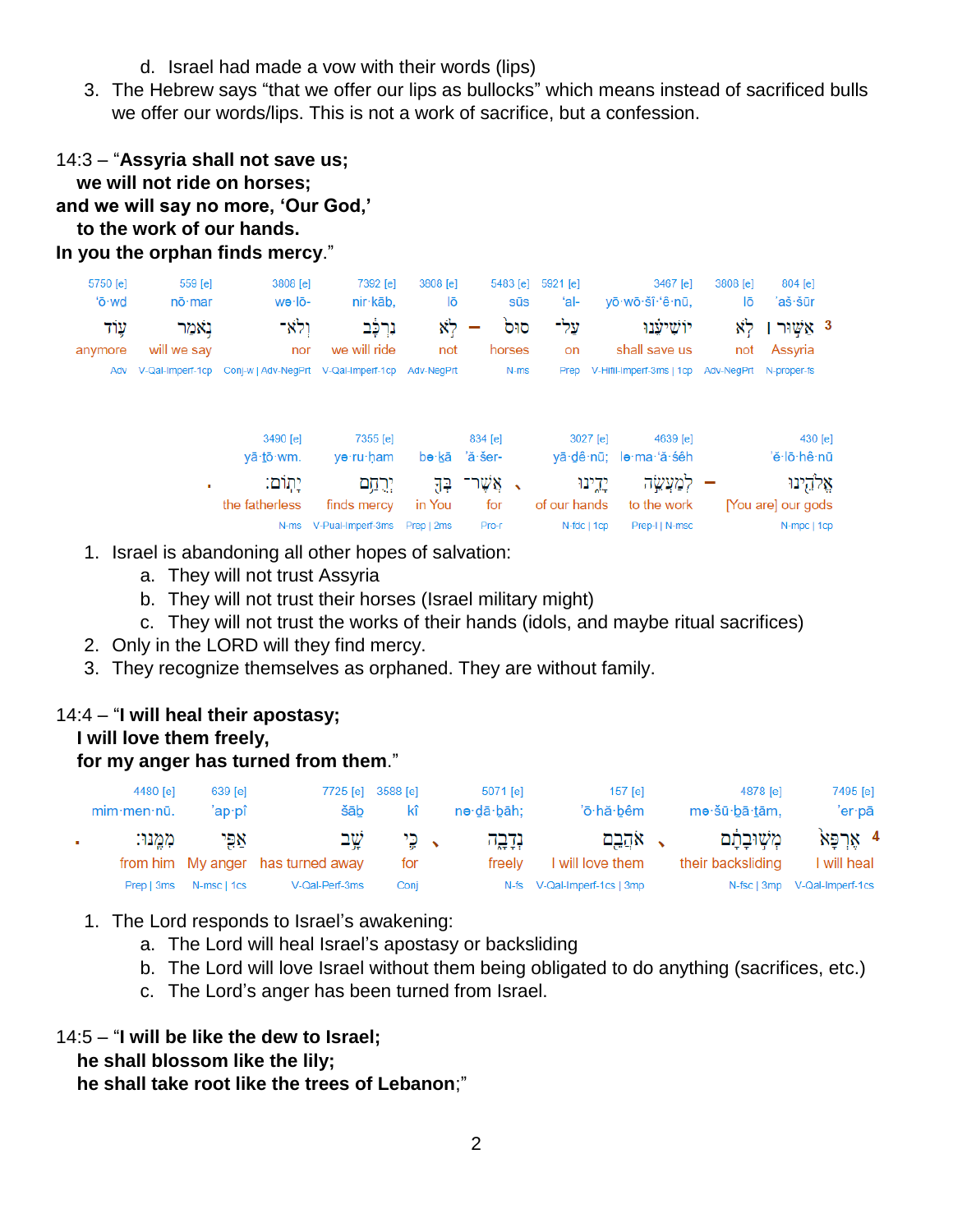| $5221$ [e]<br>wə∙yak                | 7799 [e]<br>kaš·šō·wō·šan·nāh; | 6524 [e]<br>vipื∙rah        | 3478 [e]<br>lə∙yiś∙rā∙'êl, | 2919 [e]<br>kat∙tal                 | 1961 [e]<br>'eh∙veh∶ |
|-------------------------------------|--------------------------------|-----------------------------|----------------------------|-------------------------------------|----------------------|
| $\mathbb{E}[\mathbb{P}^1]$ .        | כַּשְׁוֹשָׁנֵה                 | – יִפְרַח                   | לישראל                     | כטל`                                | 5 אֶהֶיֶה            |
| and lengthen                        |                                | like the lily He shall grow | to Israel                  | like the dew                        | I will be            |
| Conj-w   V-Hifil-ConjImperf.Jus-3ms | Prep-k, Art   N-cs             | V-Qal-Imperf-3ms            | Prep-I   N-proper-ms       | Prep-k, Art   N-ms V-Qal-Imperf-1cs |                      |

| 3844 [e]                   |
|----------------------------|
| kal·lə·bā·nō·wn. šā·rā·šāw |
| שַׁרַשַׁיו כַּלְבַנִוֹן:   |
| like Lebanon               |
| Prep-k, Art   N-proper-fs  |
|                            |

- 1. The Lord will be the life source to Israel ("dew")
- 2. With the Lord's life source Israel will:
	- a. Blossom like the lily
	- b. Take root like the giant cedars in Lebanon
- 3. Key is the Lord is now Israel's life

## 14:6 – "**his shoots shall spread out; his beauty shall be like the olive, and his fragrance like Lebanon**."

|    | 3844 [e]<br>kal·lə·bā·nō·wn.            | lōw | 7381 [e]                     | 1935 <b>[e]</b><br>wə·rê·ah hō·w·dōw; | 2132 [e]<br>kaz·za·vit | 1961 [e]                                             | 3127 lei<br>wî·hî yō·nə·gō·w·tāw, | 1980 [e]<br>yê le kū |
|----|-----------------------------------------|-----|------------------------------|---------------------------------------|------------------------|------------------------------------------------------|-----------------------------------|----------------------|
| ×. | ּכַלְּבַנְוֹן:                          |     | וְרֵיהַ לוֹ                  | ג הודו                                | כַזַיִּת               | ויהי                                                 | יִנְקוֹתַיו                       | 6 יֵלְכוּ            |
|    | like Lebanon                            |     | his and fragrance His beauty |                                       | like an olive tree     | shall be                                             | His branches                      | Shall spread         |
|    | Prep-k, Art   N-proper-fs    Prep   3ms |     | Coni-w   N-ms                | N-msc I 3ms                           |                        | Prep-k, Art   N-ms Conj-w   V-Qal-ConjImperf.Jus-3ms | N-fpc   3ms                       | V-Qal-Imperf-3mp     |

- 1. Here the fruit of Israel's growth is identified:
	- a. Growth with fruit: Shoots spread out. These are the branches supported by the roots.
	- b. Visual Appeal: Beauty like the olive tree.
	- c. Scent Appeal: Fragrance like the smell of the cedar trees in Lebanon.
- 2. The word for "beauty" comes from *hod* which means "splendor, majesty, vigor"

# 14:7 – "**They shall return and dwell beneath my shadow;**

 **they shall flourish like the grain;**

**they shall blossom like the vine;**

 **their fame shall be like the wine of Lebanon**."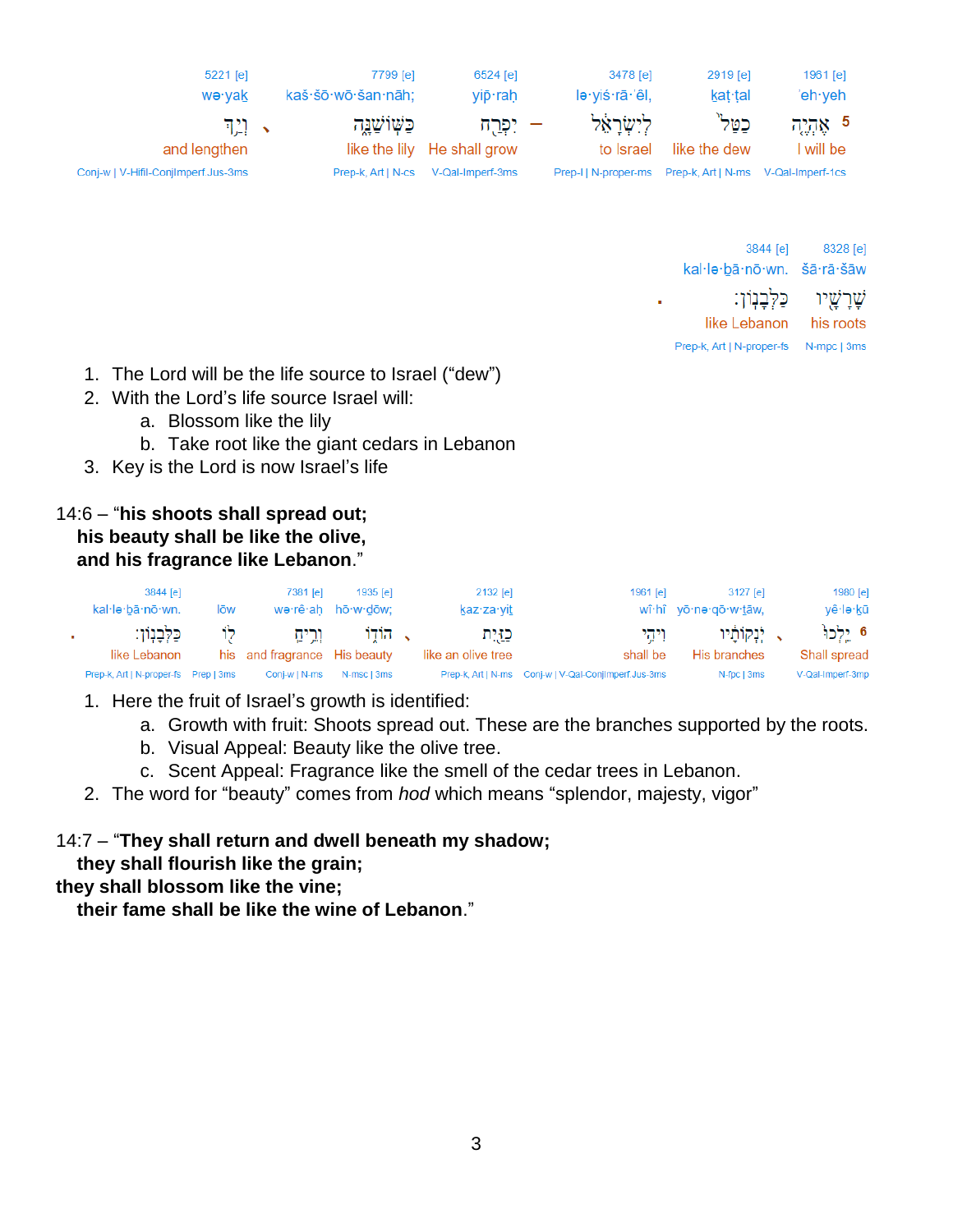|          | 7725 [e]           |          | 3427 [e]                             | 6738 [e]             |              | 2421 [e]                                               | 1715 $[e]$   |              | 6524 [e]                      |  |
|----------|--------------------|----------|--------------------------------------|----------------------|--------------|--------------------------------------------------------|--------------|--------------|-------------------------------|--|
|          | yā·šu·bū           |          | yō·šə·bê                             | be sil low,          |              | yə·ḥay·yū                                              | dā∙ğān       |              | wə·yip·rə·hū                  |  |
|          | ז יָשֲׂבוּ         |          | יֹשְׁבֵי                             | בצלו                 | יְחִיוּ      |                                                        | דְגָן        | $\mathbf{v}$ | וִיִפְרְחָוּ                  |  |
|          | Shall return       |          |                                      |                      |              | they shall be revived under his shadow Those who dwell | [like] grain |              | and grow                      |  |
|          | V-Qal-Imperf-3mp   |          | V-Qal-Prtcpl-mpc                     | Prep-b   N-msc   3ms |              | V-Piel-Imperf-3mp                                      | N-ms         |              | Conj-w   V-Qal-ConjImperf-3mp |  |
|          |                    |          |                                      |                      |              |                                                        |              |              |                               |  |
| 1612 [e] |                    | 2143 [e] |                                      | 3196 [e]             | 3844 [e]     |                                                        |              |              |                               |  |
|          | kag·gā·pen;        | zik·rōw  |                                      | kə∙yên               | lə·bā·nō·wn. | S                                                      |              |              |                               |  |
| כגֵפֶּן  | ٠                  | זִכְרוֹ  |                                      | כְּיֵין              | לִבְנִוּן:   | σ<br>×                                                 |              |              |                               |  |
|          | like a vine        |          | like the wine Their scent [shall be] |                      | of Lebanon   | ٠                                                      |              |              |                               |  |
|          | Prep-k, Art   N-cs |          | N-msc   3ms                          | Prep-k   N-msc       | N-proper-fs  | <b>Punc</b>                                            |              |              |                               |  |

- 1. The reference to "his shadow" (translated "my shadow") may refer to the nation of Israel and not to the Lord.
- 2. "They" would then refer to the individual Israelites flourishing under the shadow of the nation of Israel (or, the shadow of the Lord if the nation of Israel is not correct.)

## 14:8 – "**O Ephraim, what have I to do with idols?**

- **It is I who answer and look after you.**
- **I am like an evergreen cypress;**

 **from me comes your fruit**."

|                  | 6030 [e]               | 589 [e]                        | $6091$ [e]         | 5750 [e]                   |            |            | 4100 [e] | 669 [e]                                                          |
|------------------|------------------------|--------------------------------|--------------------|----------------------------|------------|------------|----------|------------------------------------------------------------------|
|                  | ʻā∙nî∙tî               | 'ă∙nî                          | lā 'ă şab bîm;     | 'ō·wd                      |            | lî         | mah-     | 'ep⊤ra∙yim                                                       |
|                  | עָנִיתִי               | ç<br>אָנֵי                     |                    | עוֹד                       |            | לי         | מה־      | 8 אפרֿ                                                           |
|                  | have heard             |                                | with idols         | anymore have I to do       |            |            |          | what Ephraim [shall say]                                         |
|                  | V-Qal-Perf-1cs Pro-1cs |                                | Prep-I, Art   N-mp | Adv                        |            | Prep   1cs | Interrog | N-proper-ms                                                      |
|                  |                        |                                |                    |                            |            |            |          |                                                                  |
| 4672 [e]         | 6529 [e]               | 4480 [e]                       | 7488 [e]           |                            | 1265 [e]   | 589 [e]    |          | 7789 [e]                                                         |
| nim·sā.          |                        | per ya kā mim men nî ra a nān, |                    |                            | kib·rō·wōš | 'ă∙nî      |          | wa·'ă·šū·ren·nū,                                                 |
| נמצא:            | פֶּרְיִךָ              | מְמֻנִי                        | רִצְנָן            |                            | כִּבְרוֹשׁ | אָנִי      |          | <u>ואשור</u> בו                                                  |
| is found         | Your fruit             | in Me                          | Green              | like a cypress tree   [am] |            |            |          | and observed him                                                 |
| V-Nifal-Perf-3ms | N-msc   2ms            | Prep   1cs                     | Adj-ms             |                            |            |            |          | Prep-k   N-ms    Pro-1cs    Conj-w   V-Qal-ConjImperf-1cs   3mse |

- 1. Yahweh compares himself to idols.
- 2. Yahweh is the tree, Israel is the branches that produce the fruit.
	- a. John 15:5 "I am the vine; you are the branches. Whoever abides in me and I in him, he it is that bears much fruit, for apart from me you can do nothing."
	- b. Matthew 13:21 "But since he has no root, he remains for only a season. When trouble or persecution comes because of the word, he quickly falls away."

## 14:9 – "**Whoever is wise, let him understand these things; whoever is discerning, let him know them; for the ways of the Lord are right,**